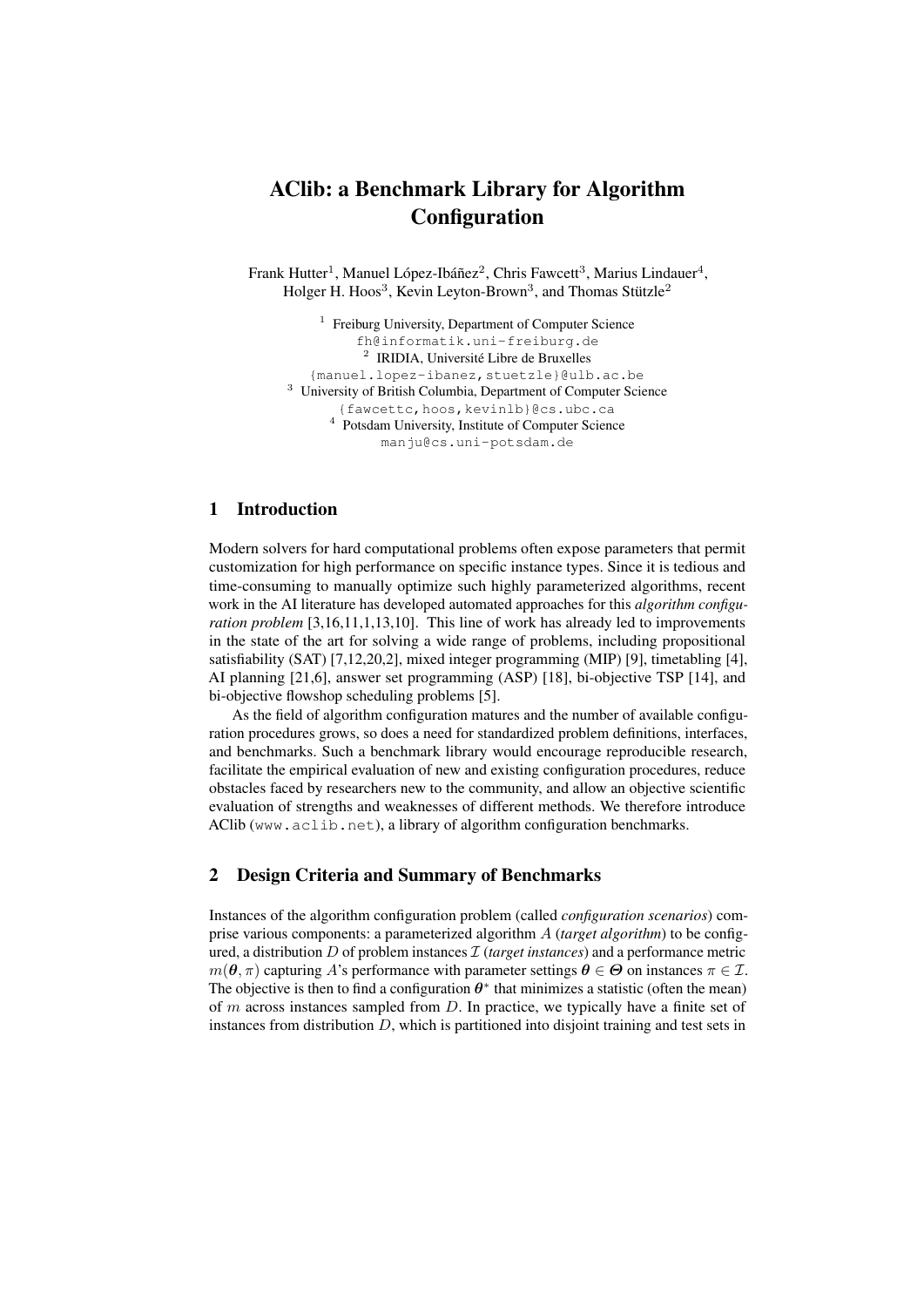| Problem          | <b>Solvers</b>       | #Scenarios<br>Runtime Quality |              | #Parameters | #Instances      | <b>Citation</b> |
|------------------|----------------------|-------------------------------|--------------|-------------|-----------------|-----------------|
| <b>SAT</b>       | 16 different solvers | 75                            | $\Omega$     | $2 - 270$   | $500 - 2064$    | [7, 10, 8]      |
| <b>MIP</b>       | <b>CPLEX</b>         | 4                             | 4            | 76          | $100 - 2000$    | [9]             |
| ASP              | Clasp                | 3                             | $\mathbf{0}$ | 85          | $480 - 3133$    | [18]            |
| AI Planning      | LPG & Fast Downward  | 20                            | $\Omega$     | $45 - 66$   | $60 - 559$      | [21,6]          |
| Time-tabling     | <b>CTT</b>           |                               |              | $7 - 18$    | 24              | [4]             |
| <b>TSP</b>       | ACOTSP, ACOTSP-VAR   | $\Omega$                      | 2            | $11 - 28$   | $50 - 100$      | [15]            |
| bTSP             | MOACO                | $\Omega$                      |              | 16          | 60              | [14]            |
| Machine Learning | AutoWEKA             | 0                             | 21           | 768         | $10$ (CV folds) | [19]            |

Table 1. Overview of algorithm configuration benchmarks in AClib.

order to obtain an unbiased estimate of generalization performance for the configuration selected.

Table 1 summarizes the benchmarks we selected for AClib 1.0. One of our design criteria was to achieve diversity across the following dimensions:

- Target problems: decision and optimization problems, as well as machine learning;
- Algorithm types: stochastic local search (SLS), tree search, machine learning;
- Number of parameters: from 2 (in some SLS solvers) to 768 (in Auto-WEKA [19]);
- Parameter types: from purely continuous (several SLS algorithms) to mixed discrete/continuous with occasional conditional parameters (most algorithms) to massively conditional spaces (SATenstein [12] and Auto-WEKA [19]);
- Different objectives: runtime required to reach an optimal solution (most scenarios) and solution quality achieved in a given time (timetabling, TSP, MIP, and machine learning);
- Target instance homogeneity: from quite homogeneous instance distributions (most scenarios) to distributions that are heterogeneous at least in instance hardness;
- Instance features: from scenarios for which no characteristic features have been defined so far (timetabling) to those where 138 features exist for every problem instance included (most SAT scenarios).

Another design criterion was to select configuration scenarios that will enable the assessment of different components of algorithm configuration procedures, such as their search procedures (deciding which configuration will be selected next), their intensification/racing components (deciding how many runs to perform on which instances), and, in case of runtime optimization, their capping procedures (deciding after which time a run is terminated as unsuccessful). We achieved this by including scenarios where:

- the racing component is more important than the search component (because most configurations are good, but instances are fairly heterogeneous; e.g., Spear-SWV);
- the search component is more important than the racing component (because few configurations are good, but instances are homogeneous; e.g., the CPLEX scenarios);
- capping is unimportant: all scenarios optimizing solution quality, and scenarios with maximum runtimes that are already low enough for capping to not yield large gains;
- capping is very important: large captimes and configurations that finish in orders of magnitude below the captime (*e.g.*, CPLEX scenarios, ASP-Riposte, and Spear-SWV).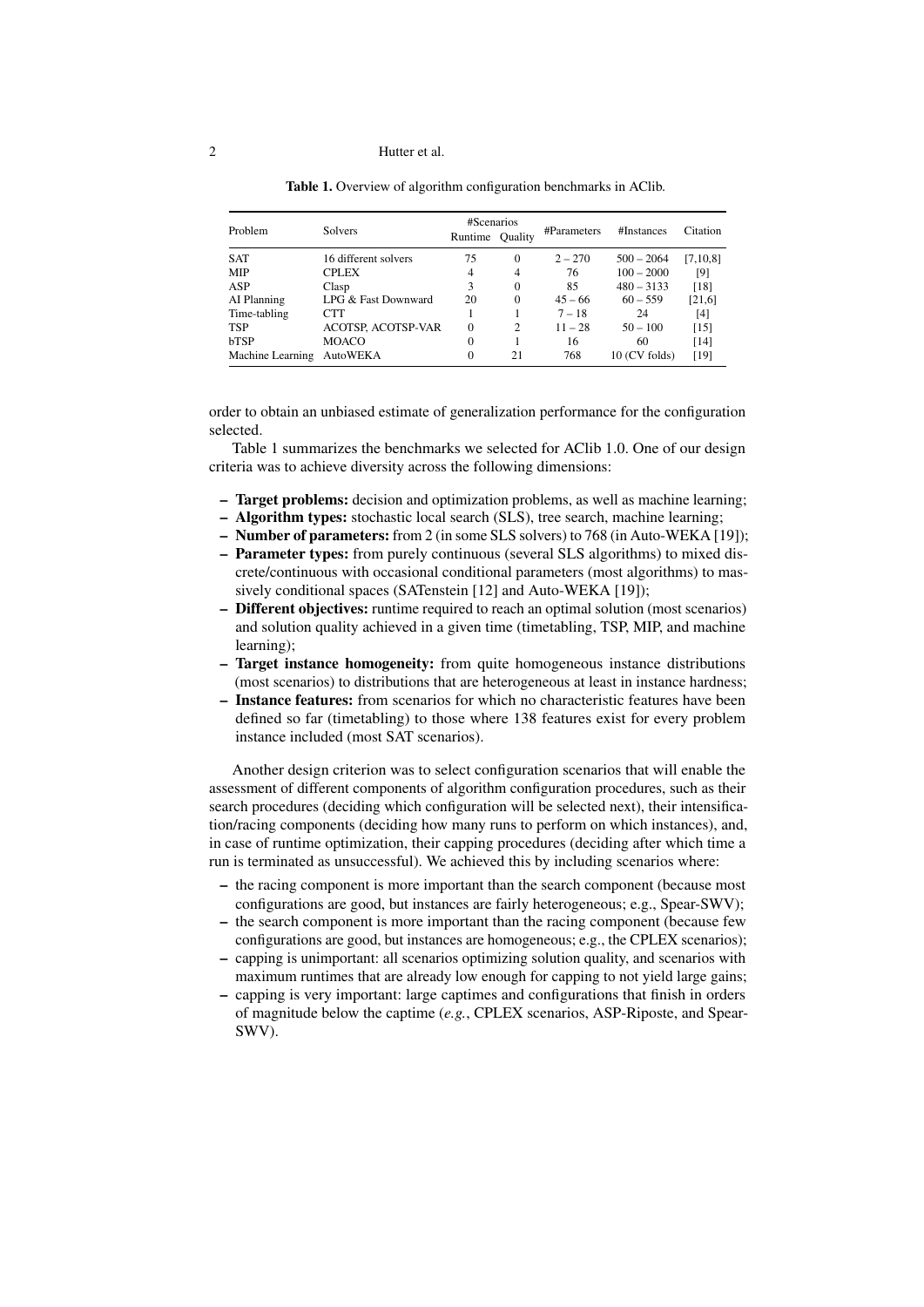On a more technical level, since the evaluation of target algorithm A's performance with configuration  $\theta$  requires us to execute A with  $\theta$  on several target instances, it is important to ensure that time and memory limits are respected and that different configuration procedures  $C_1$  and  $C_2$  call A identically. If that is not guaranteed, spurious performance differences may be measured — *e.g.*, we once measured a 20% performance difference just because  $C_1$  used relative paths and  $C_2$  absolute paths to call a particular target algorithm  $A$  (the target algorithm saved its callstring in the heap space before the instance data, such that the callstring length affected memory locality and thus the number of cache misses). To avoid such problems, for each configuration scenario we defined a wrapper that deterministically maps parameter settings to target algorithm command line call strings, executes those call strings and parses their results. This wrapper also kills target algorithm runs if these do not respect their runtime or memory limits (and in this case returns the worst possible performance); this mechanism is important to avoid "hung" runs of a configuration procedure that are waiting for a particular target algorithm call to finish, as well as cases where excessive memory consumption leads to swapping or to jobs being killed (e.g., when executing on a cluster). For this purpose, we modified the runsolver tool [17] used to control algorithm runs in the international SAT competition.

Regarding usage and maintenance, we designed AClib to be lightweight and extensible. Because instance files for some scenarios are extremely large, AClib allows users to download subsets of scenarios. This can be done (automatically) on the basis of problems (e.g., all TSP scenarios), of algorithms (e.g., all scenarios that can be used with Clasp), or by requesting individual scenarios. All downloadable pieces are hashed to guarantee the integrity of downloads. All current sequential algorithm configuration procedures that support discrete variables and multiple instances (ParamILS [11], SMAC [10], and irace [13]) can be run on the scenarios via a common interface. New configuration scenarios and configuration procedures can be contributed through a streamlined process.

### 3 Future Work

In future work, we would like to grow AClib to include other configuration scenarios from the literature that are complementary to the current set, including polynomialtime algorithms. We plan to use AClib to assess strengths and weaknesses of existing configuration procedures and to use it as the basis for the first competition of such procedures. We also plan to expand the instance feature portion of AClib and to use AClib as a source for generating benchmarks for algorithm selection.

Acknowledgements. We gratefully acknowledge all authors of algorithms and instance distributions for making their work available (they are cited on the webpage, acknowledged in README files, and will be cited in a future longer version of this paper). We thank Kevin Tierney and Yuri Malitsky for modifying GGA [1] to support AClib's format; Lin Xu for generating several instance distributions and writing most feature extraction code for SAT and TSP; Adrian Balint and Sam Bayless for contributing SAT benchmark distributions; Mauro Vallati for exposing many new parameters in LPG; the developers of Fast Downward for helping define its configuration space; and Steve Ramage for helping diagnose and fix problems with several wrappers and runsolver.